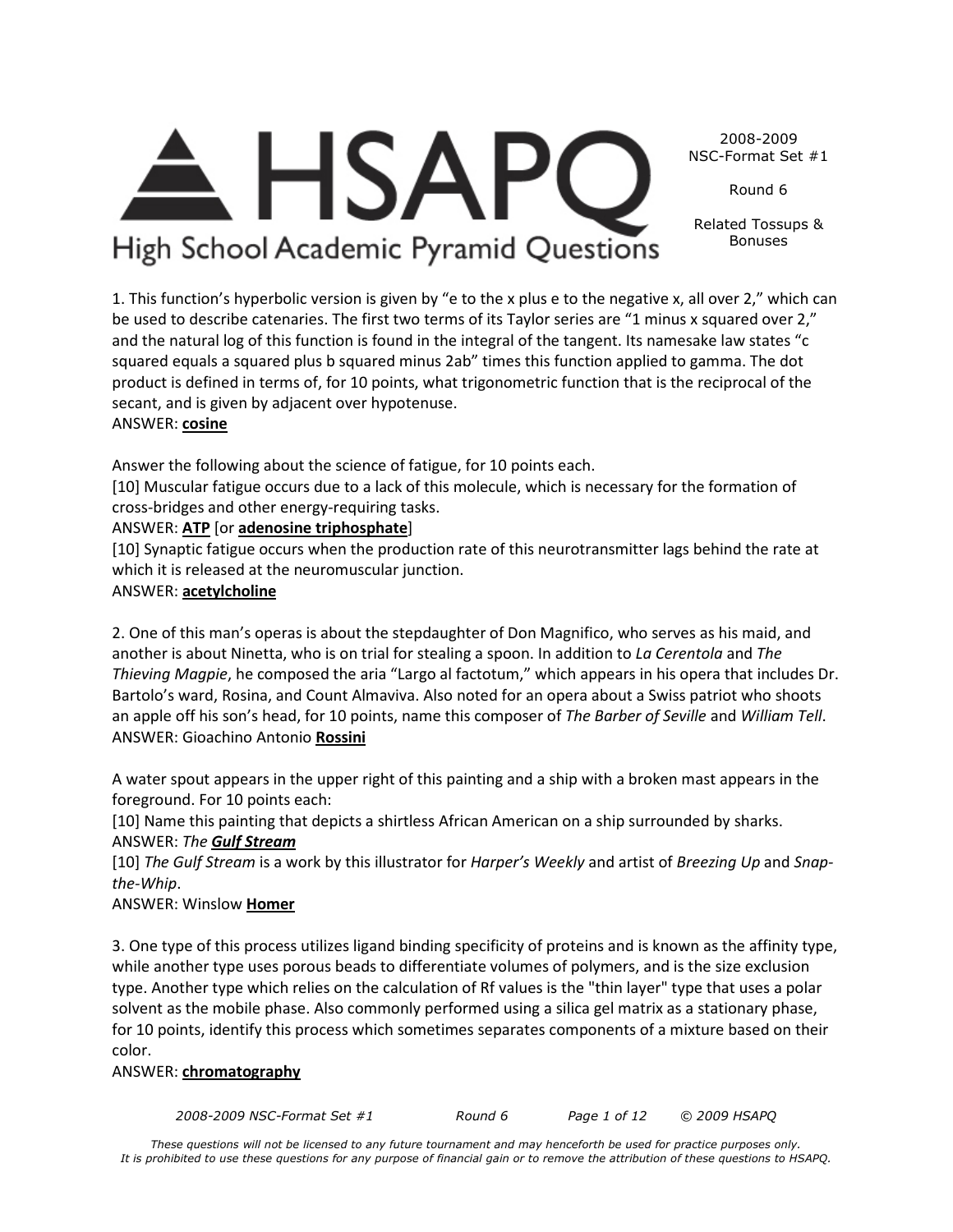Named for their characteristic rock fragments, they are dominated by glassy organic rocks because lava cools quickly in the air. For 10 points each:

[10] Name these types of volcano, which frequently have eruptions leak through cracks in their sides due to a loose construction.

ANSWER: **cinder cone** volcanoes [or **scoria cone** volcanoes]

[10] Cinder cone volcanoes are usually composed of this dark igneous rock that has a columnar structure, and is composed of labradorite and pyroxene.

#### ANSWER: **basalt**

4. He sent Edmund de la Pole to the Tower, and this man employed Lambert Simnel in the royal kitchens after putting down his treason. He negotiated the Intercursus Magnus with Maximilian of the Netherlands following Maximilian's decision to abandon Perkin Warbeck, and his greatest victory was preceded by his landing at Milford Haven. He arranged his son's marriage to Catherine of Aragon, and defeated Richard III at Bosworth Field. For 10 points name this founder of the Tudor Dynasty of English rulers, the victor of the Wars of the Roses.

#### ANSWER: **Henry VII**

Present at the Battle of St. Jakob an der Birs against the Swiss, this man's rival, Charles the Bold of Burgundy, perished at the Battle of Nancy. For 10 points each:

[10] Name this son of Charles VII who signed the Treaty of Picquigny with Edward IV of England, and was known as the Spider King.

ANSWER: **Louis XI** [prompt on "Louis"]

[10] Louis XI, in addition to Philip VI and Henry III, were members of this royal dynasty of France that preceded the Bourbom.

#### ANSWER: **Valois**

5. Two wolves named "Greedy" and "Ravenous" devour the food that this deity doesn't eat. This deity can see far from his throne of Hlidskjalf, and has information brought to him by the ravens Huginn and Muninn. This deity hung on his spear Gungnir from the World Tree Yggdrasil in order to master the runes, and he gave up one of his eyes to drink from Mimir's well. He rides the eight-legged steed Sleipnir and will be swallowed whole by Fenrir at Ragnarok. For 10 points, name this owner of Valhalla, the chief god of the Norse pantheon.

ANSWER: **Odin** [accept **Wodin**; **Woten**; **Wodinaz**; or **Wodanaz**]

This god was born from the union of Coatlicue and a ball of feathers. For 10 points each:

[10] Name this god known as the "left-handed Hummingbird."

## ANSWER: **Huitzilopochtli**

[10] Huitzilopochtli is commonly associated with war and this object, which was also the most common aspect of Ra in Egyptian myth.

ANSWER: the **sun** [accept **solar deity** or equivalents]

6. One work by this author sees a strait-laced architect put on the mask of his dead friend Dion Anthony, and in another work by this author, Dr. Ned Darrell impregnates Nina Leeds. This author of *The Great God Brown* and *Strange Interlude* wrote expressionistic plays about Yank Smith and Brutus Jones, as well as a play about the arrival of Theodore Hickman to Harry Hope's Bar. For 10 points, name this playwright of *The Hairy Ape* and *The Iceman Cometh*, the first American playwright to win the Nobel Prize. ANSWER: Eugene **O'Neill**

*2008-2009 NSC-Format Set #1 Round 6 Page 2 of 12 © 2009 HSAPQ*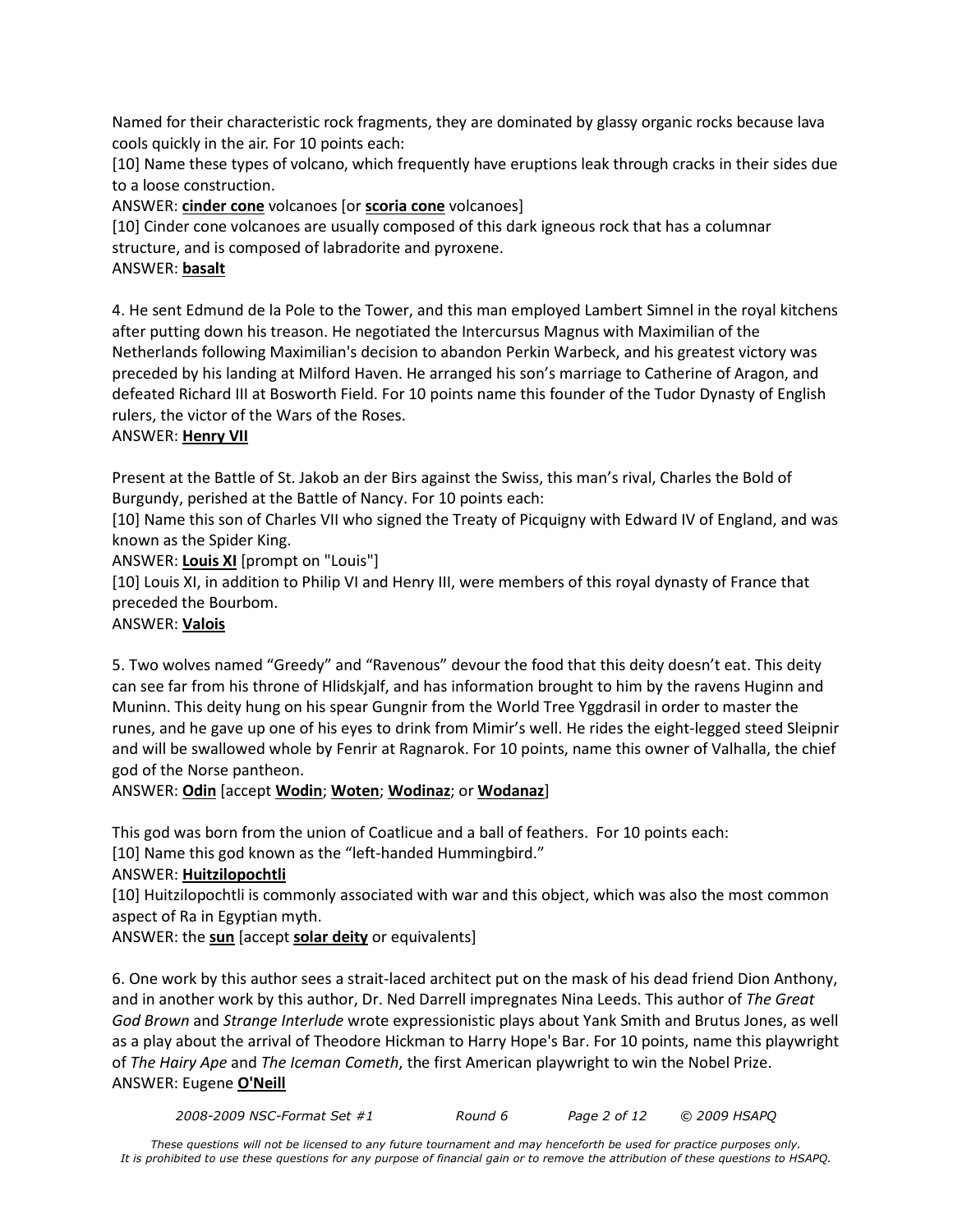The title figure of this novel fights a bulldog while being kicked by Beauty Smith. For 10 points each: [10] Name this novel about a creature who is saved by Weedon Scott.

#### ANSWER: *White Fang*

[10] This author of *The Call of the Wild* also wrote such socioeconomic thrillers as *The Iron Heel* and *The People of the Abyss* in addition to *White Fang*.

## ANSWER: Jack **London**

7. The final chapter of this work discusses revenue and expenses of the "Sovereign or Commonwealth" and production and transportation of "rude produce" are among the four uses of capital outlined in part two of this work. The author of this work discusses pin manufacturing as an example of "division of labor" which has improved economic productivity. For 10 points, identify this work which introduced the concept of public good through the pursuit of self interest called the "invisible hand," and was written by Adam Smith.

ANSWER: *An Inquiry into the Nature and Causes of the Wealth of Nations*

This economic system gave rise to corporations. For 10 points each:

[10] Name this economic system based on the private ownership of resources and property. ANSWER: **capitalism**

[10] This economist predicted that intellectuals would end up destroying capitalism in his book *Capitalism, Socialism, and Democracy*.

ANSWER: Joseph **Schumpeter**

8. He wrote the polemic *Anticato* to challenge Cicero's own letter praising Cato the Younger and he was accused of conspiring with the participants in the Catiline Conspiracy. As a general he was defeated at Gergovia but won important victories at Alesia and Pharsalus, the former against Vercengetorix and the latter against his rival Pompey the Great, who made up the first triumvirate along with Crassus and this man. For 10 points, name this Roman general and leader who was appointed dictator in 49 BC and assassinated on the Ides of March in 44 BC.

ANSWER: Gaius Julius **Caesar**

For 10 points each, name these Prime Ministers of Canada.

[10] This first Prime Minister and Liberal Conservative was forced to resign after the Pacific Scandal but was reelected in 1878.

ANSWER: Sir John Alexander **Macdonald**

[10] This Prime Minister from 1968 to 1979 and 1980 to 1984 dealt with the October Crisis and implemented the policy of bilingualism.

ANSWER: Joseph Philippe Pierre Yves Elliott **Trudeau**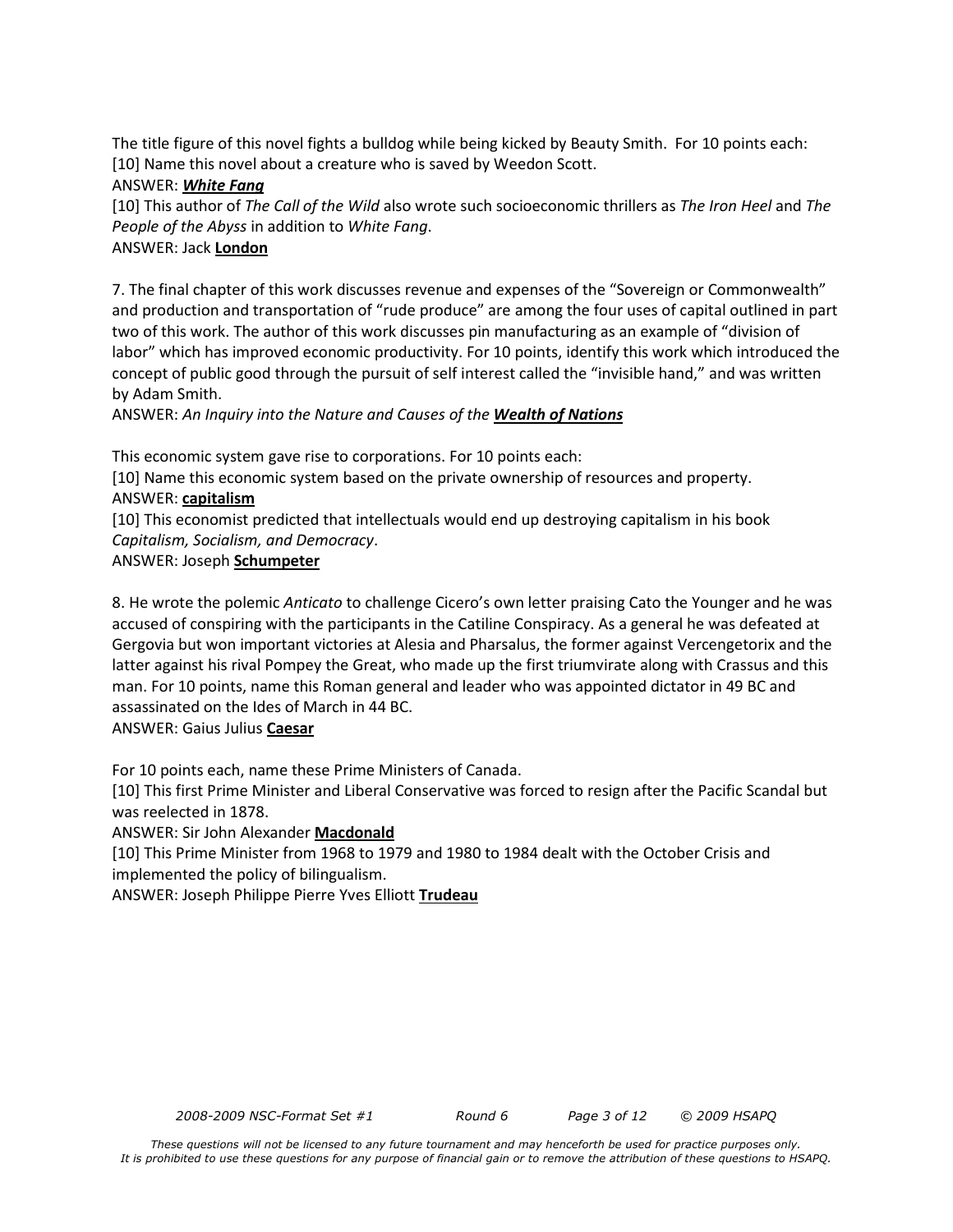# A HSAPQ High School Academic Pyramid Questions

2008-2009 NSC-Format Set #1

Round 6

Category Quiz Bonus Choices

**Arts Current Events Geography History Literature Math Calculation Religion Social Science**

**Arts Current Events Geography History Literature Math Calculation Religion Social Science**

*2008-2009 NSC-Format Set #1 Round 6 Page 4 of 12 © 2009 HSAPQ*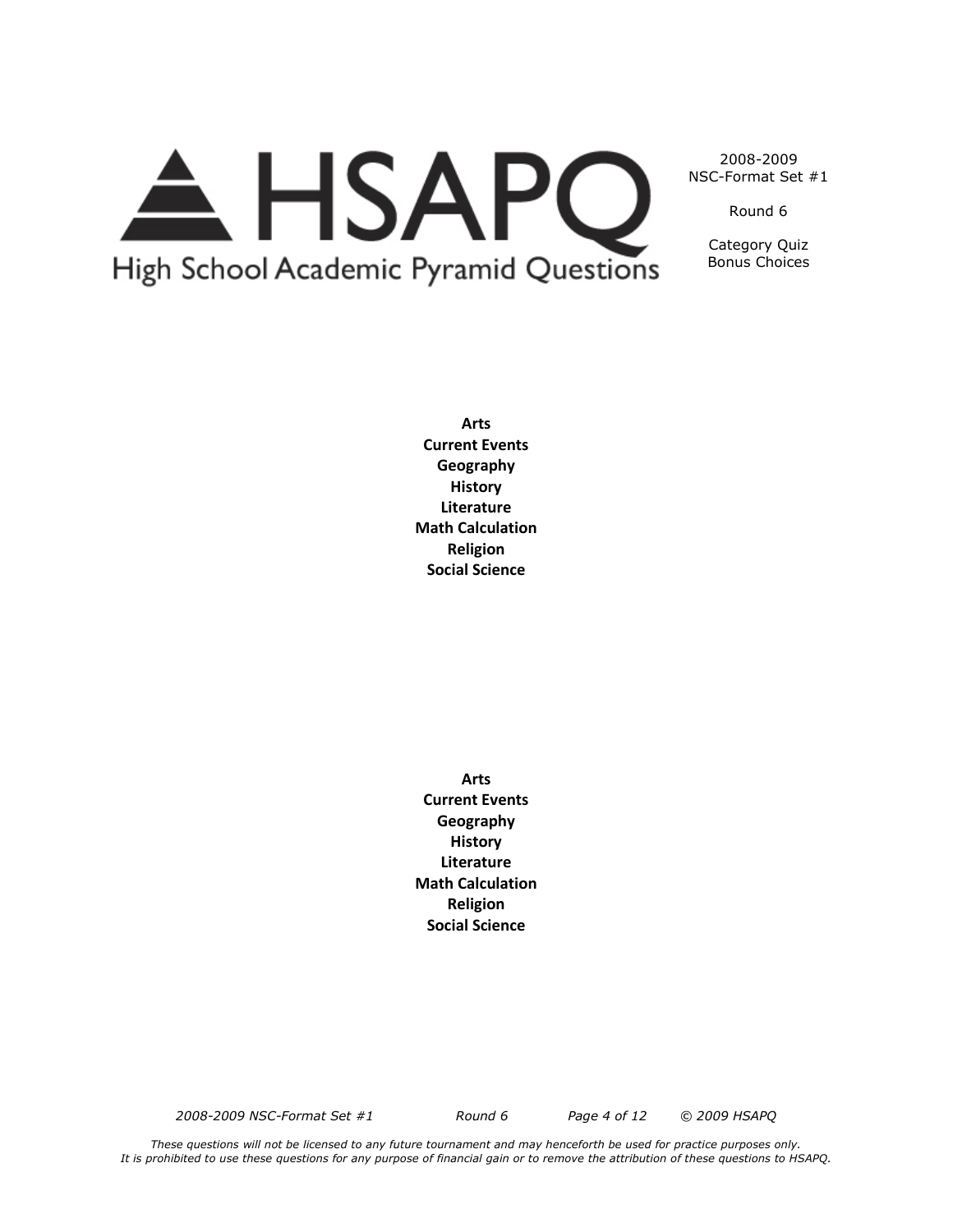2008-2009 NSC-Format Set #1

Round 6

High School Academic Pyramid Questions

<del>A</del> HSAPC

Category Quiz Tossups

9. This author wrote a novel in which Goryanchikov is deported to Siberia, and another in which plans to murder Shatov are ruined when Nikolai Stavrogin commits suicide. This author of *The House of the Dead*  and *The Possessed* wrote a novel in which the unnamed narrator meets the prostitute Liza. In one of this author's novels, Ivan writes a poem called "The Grand Inquisitor," while in another, the pawnbroker Alyona is killed by Raskolnikov. For 10 points, name this author of *Notes from Underground*, *The Brothers Karamazov* and *Crime and Punishment*.

ANSWER: Fyodor **Dostoyevsky**

10. Called the Fresh River by the first European to discover it, Adriaen Block, this body of water has four namesake lakes in Coos County. Before meeting the ocean at Old Saybrook, this river receives tributaries such as Blow-Me-Down Brook, in addition to the Ashuelot, Deerfield and Chicopee Rivers. A remnant of the glacial Lake Hitchcock, this river has its source in New Hampshire and flows into Long Island Sound. For 10 points, name this largest river of New England, which flows through Springfield, Massachusetts and Hartford in its namesake state.

ANSWER: **Connecticut** River

11. One reagent containing this element along with hydrogen peroxide generates radical hydroxide groups and is used in the treatment of waste-water. In addition to Fenton's reagent, this was the central element complexing with two dienyl rings in the first observed metallocene. It can be isolated from its carbonate ore which is called siderite, and Bosch modified the Haber process by using the oxide of this element as a catalyst. For 10 points, identify this element which can alternatively be called ferrum. ANSWER: **iron** [or **Fe**; accept **ferrum** until mentioned]

12. Henry Cowell is credited with one innovation to this instrument, and that innovation was used in a work entitled *Bacchanale*. In *Les Noces*, Stravinsky scored four of them to be used as percussion instruments, while a concerto for it was written for Nicolai Rubinstein to perform. Other performers of it include Emmanuel Ax, and John Cage made use of the "prepared" kind of this instrument. Coming with a sustain petal, it can be upright or grand, and Beethoven wrote 32 sonatas for it, including the "Moonlight." For 10 points, name this keyboard instrument. ANSWER: **piano**

13. The highest non-royal government officials of this period were known as the Three Excellencies and Nine Ministers. It fought the battles of Julu and Gaixia against the Chu, and the historian Sima Qian lived during this period. Paper was invented and the Silk Road was opened during it, while its end came after the Yellow Turban Rebellion. Falling between the Three Kingdoms period and the Qin Dynasty, for 10 points, name this dynasty which saw the interregnum of Wang Mang and was founded by Liu Bang. ANSWER: **Han** Dynasty

*2008-2009 NSC-Format Set #1 Round 6 Page 5 of 12 © 2009 HSAPQ*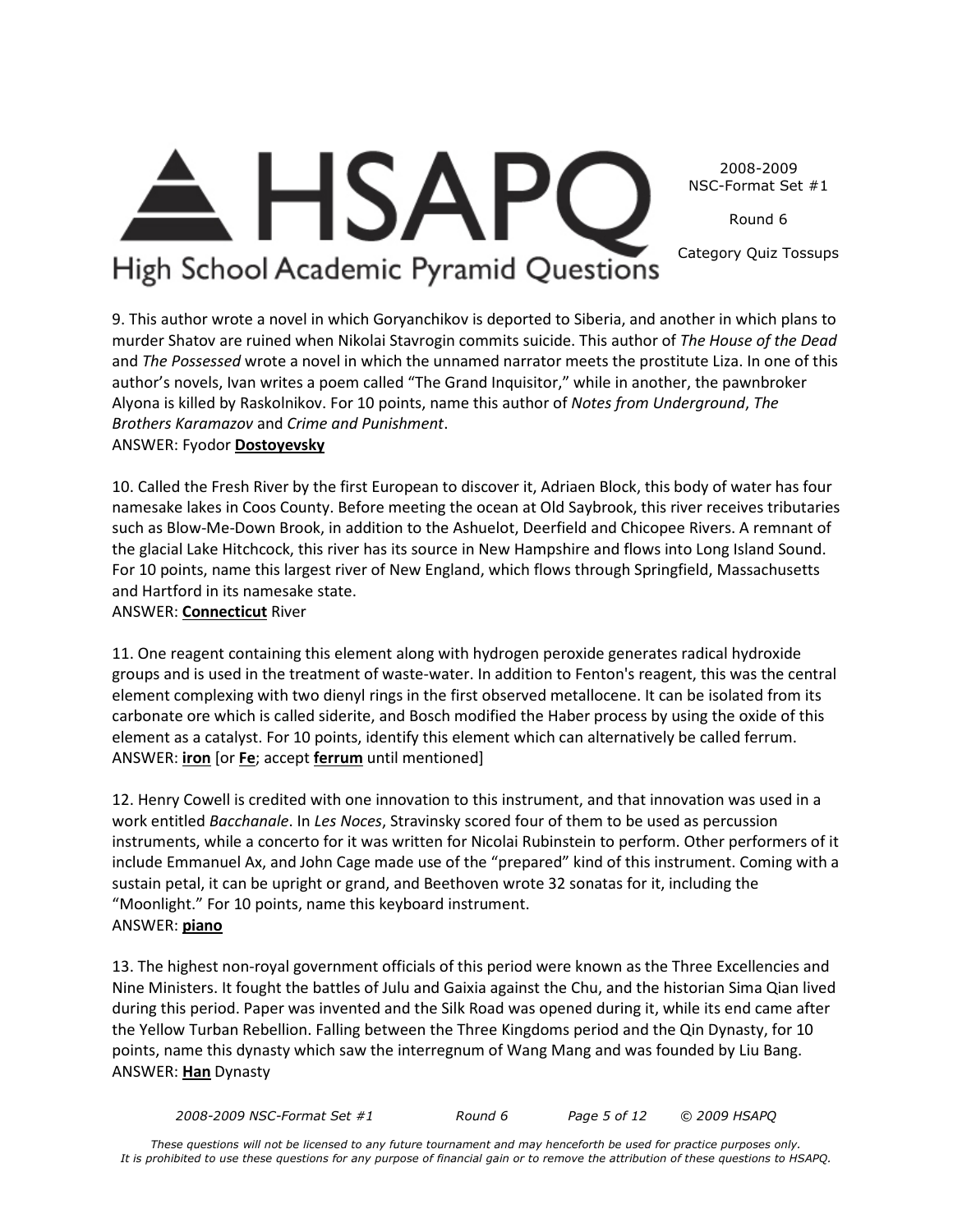14. Use of this product was initially encouraged by the Ford Foundation's Educational Facilities Laboratory. It was first used at the Moses Brown School, and Indiana State was the first university to use it. A July 2007 study concluded that this product, originally produced by Monsanto Industries, contains toxic substances, and schools such as Northwestern and Central Michigan have replaced it with other synthetic surfaces or natural grass. For 10 points, name this first synthetic playing surface, most famously used in a domed Houston stadium.

ANSWER: **AstroTurf** (prompt on "artificial turf"; prompt on "synthetic turf"; prompt on "Chemgrass"; prompt on "ersatz grass")

*2008-2009 NSC-Format Set #1 Round 6 Page 6 of 12 © 2009 HSAPQ*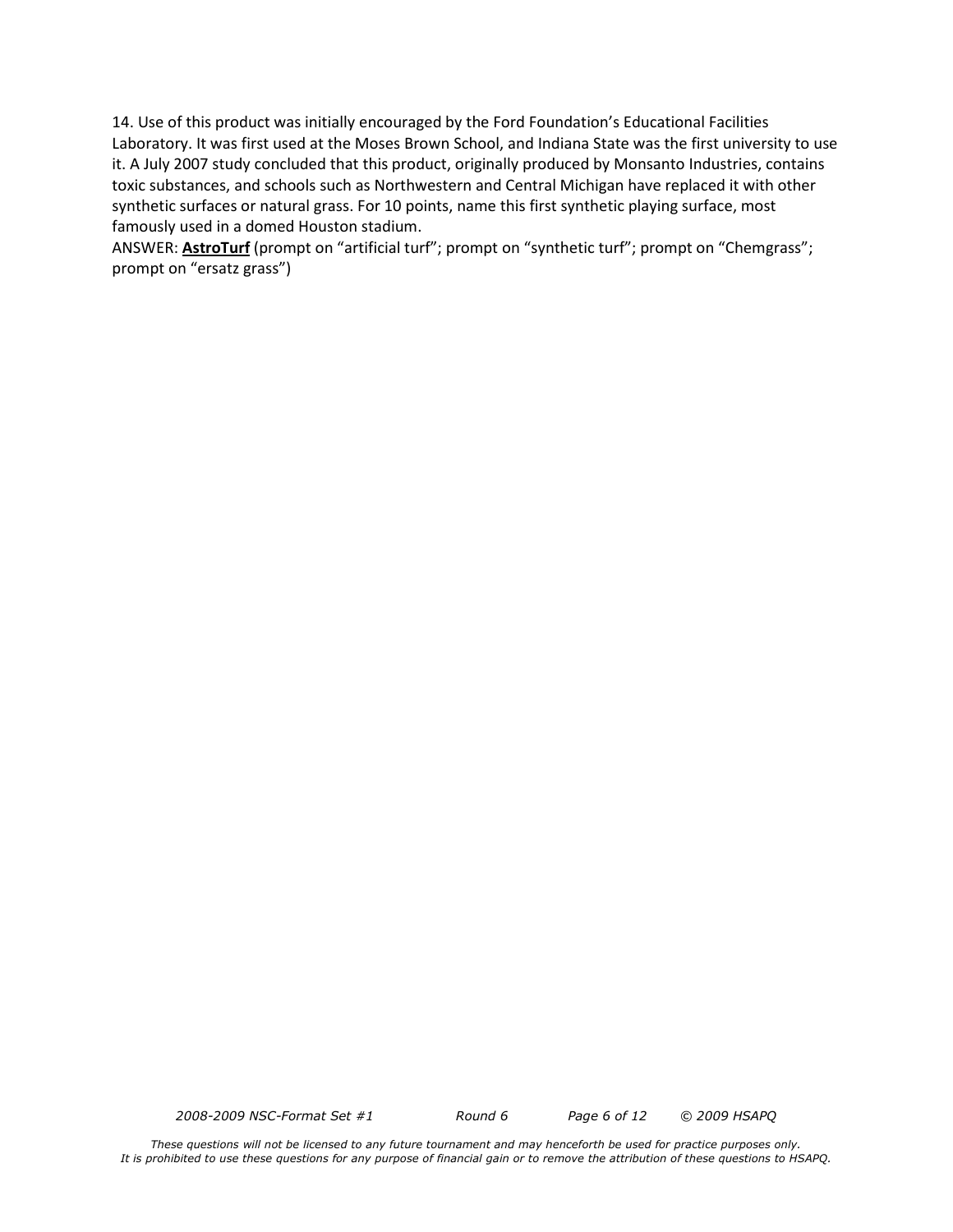# **History** During it, the slogan "fukoku Kyohei" was used to carry out programs, and the Charter Oath was promulgated. For 15 points, name this series of reforms begun in 1868 by a namesake Japanese

Many of his works illustrate scenes from the Old Testament, including *The Adoration of the Golden Calf*, and its companion piece, *The Crossing of the Red Sea*. For 15 points, name this 17th century French

This organization has been led by AIDS-denying polygamist Jacob Zuma since 2007, and in 2008,

Mosiuoa Lekota seceded from it to form the COPE, or Congress of the People. For 15 points, name this

Containing the Gallantin, Absaroka, Bridger, Beartooth and Bitterroot ranges, this state's highest point, Granite Peak, was the last in the US to be ascended. For 15 points, name this state, the home to Glacier

emperor. ANSWER: **Meiji** Restoration [or **Meiji** Ishin; or **Meiji** Renewal; or other equivalents]

# **Literature**

**Arts**

painter of *Et in Arcadia Ego*. ANSWER: Nicolas **Poussin**

largest political party in South Africa.

ANSWER: **African National Congress** [or **ANC**]

**Current Events** 

**Geography** 

National Park. ANSWER: **Montana**

This author attacked Southern racism in *The Respectful Prostitute*, and considered the problem of radicalism in his play *Dirty Hands*. For 10 points, name this French playwright who updated the *Oresteia* in *The Flies*.

ANSWER: Jean-Paul **Sartre**

# **Math Calculation**

For 15 points, using any method desired, find the area of the trapezoid given by the points (3,1), (5,4), (7,4), (9,1).

ANSWER: **12**

*2008-2009 NSC-Format Set #1 Round 6 Page 7 of 12 © 2009 HSAPQ* 

2008-2009 NSC-Format Set #1

Round 6

Category Quiz Bonuses

<del>A</del> HSAPC High School Academic Pyramid Questions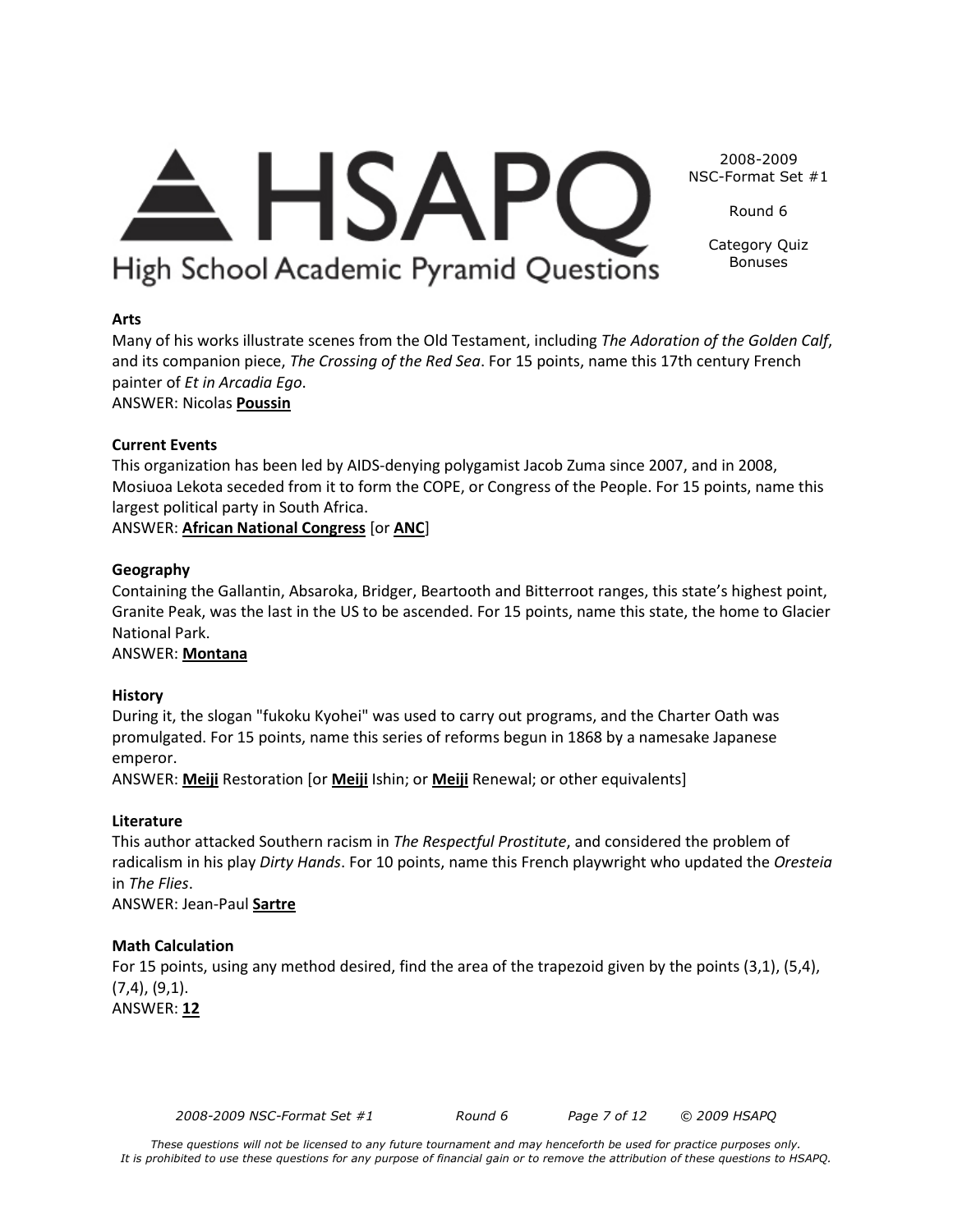#### **Religion**

A notable "floating" variety of one of these graces the Itsukushima Shrine. For 15 points, name these traditional gateways consisting of two upright supports and two crossbars, which mark the transition between sacred space and the profane world in Shintoism. ANSWER: **torii**

#### **Social Science**

His best known book contains parts like "Speaking Personally" and "How Can I Be of Help?"*.* For 15 points, identify this author of *On Becoming a Person*, the pioneer of client-centered therapy. ANSWER: Carl Ransom **Rogers**

*2008-2009 NSC-Format Set #1 Round 6 Page 8 of 12 © 2009 HSAPQ*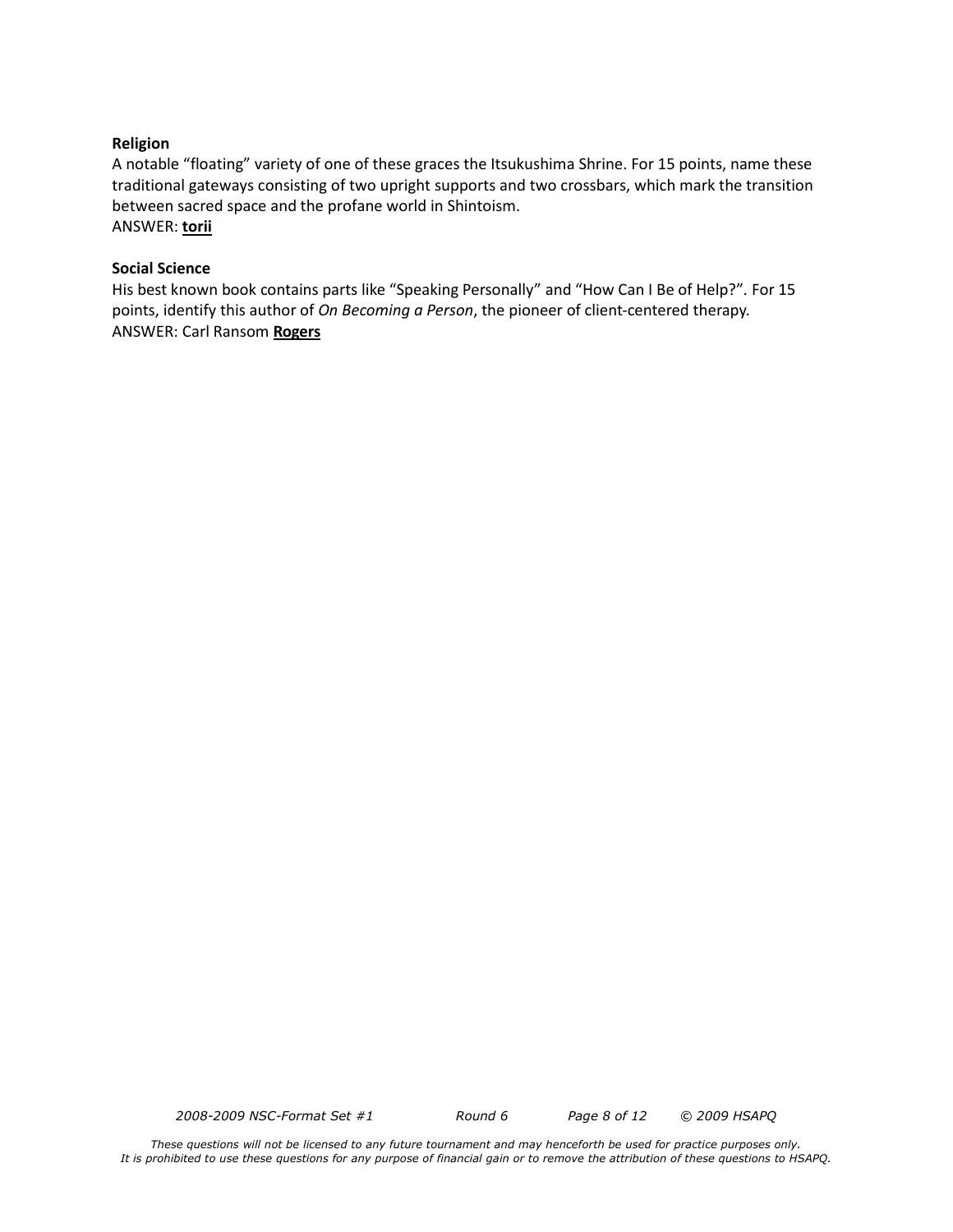2008-2009 NSC-Format Set #1

Round 6

Stretch Phase

# A HSAPC High School Academic Pyramid Questions

15. One of his paintings shows a white robed man kneeling behind a knight. In addition to *Madonna of the Canon Van der Paele*, this man often inscribed his motto "Als ich Chan" in his works. Peacocks can be found in the background of his *Virgin of Chancellor Rolin*, and he collaborated on a work that features Adam and Eve flanking angels above a panel showing *The Adoration of the Lamb*. He also painted a work that uses a dog to show fidelity and has a woman in a green dress holding a merchant's hand. For 10 points, name this painter of *The Ghent Altarpiece* and *The Arnolfini Wedding*. ANSWER: Jan **van Eyck**

Name these Chief Justices of the Supreme Court, for 10 points each.

[10] After resigning as Secretary of the Treasury, this man was appointed Chief Justice by Abraham Lincoln, and gave a dissenting opinion in the Slaughterhouse Cases.

ANSWER: Salmon Portland **Chase**

[10] This Federalist helped define the purpose of the court and federal power with cases such as *Marbury v. Madison* and *Gibbons v. Ogden*.

ANSWER: John **Marshall**

[10] This man narrowly lost the 1916 election to Wilson, and served as Secretary of State under Harding and Coolidge before becoming Chief Justice in 1930.

## ANSWER: Charles Evans **Hughes**

16. In the opening section of his major work, this poet says that men nourish their sins as beggars nourish lice, and proposes *ennui* the greatest of all vices. In addition to his prefatory poem "To the Reader," he wrote "that crown will be made of nothing but pure light" in "Benediction," the first poem in the "Spleen and Ideal" section of a volume that also contains "Wine, Death, and Revolt." For 10 points, name this French Romantic poet who ran into censorship trouble with his decadent volume *Les Fleurs du Mal*, which is often translated as *The Flowers of Evil*.

ANSWER: Charles Pierre **Baudelaire**

One of the most salient of its seven main propositions states that "Whereof one cannot speak, one must remain silent." For 10 points each:

[10] Name this influential work among logical positivists, a work by Ludwig Wittgenstein.

## ANSWER: *Tractatus Logico-Philosophicus* [or *Logisch-Philosophische Abhandlung*]

[10] Members of this European city's namesake circle, including Moritz Schlick and Rudolf Carnap, regarded the *Tracatus* with great reverence.

ANSWER: **Vienna** [or **Vienna** Circle]

[10] Earlier in life at Cambridge, Wittgenstein studied under this man, who co-wrote *Principia Mathematica* with Alfred Whitehead.

ANSWER: Bertrand **Russell**

*2008-2009 NSC-Format Set #1 Round 6 Page 9 of 12 © 2009 HSAPQ*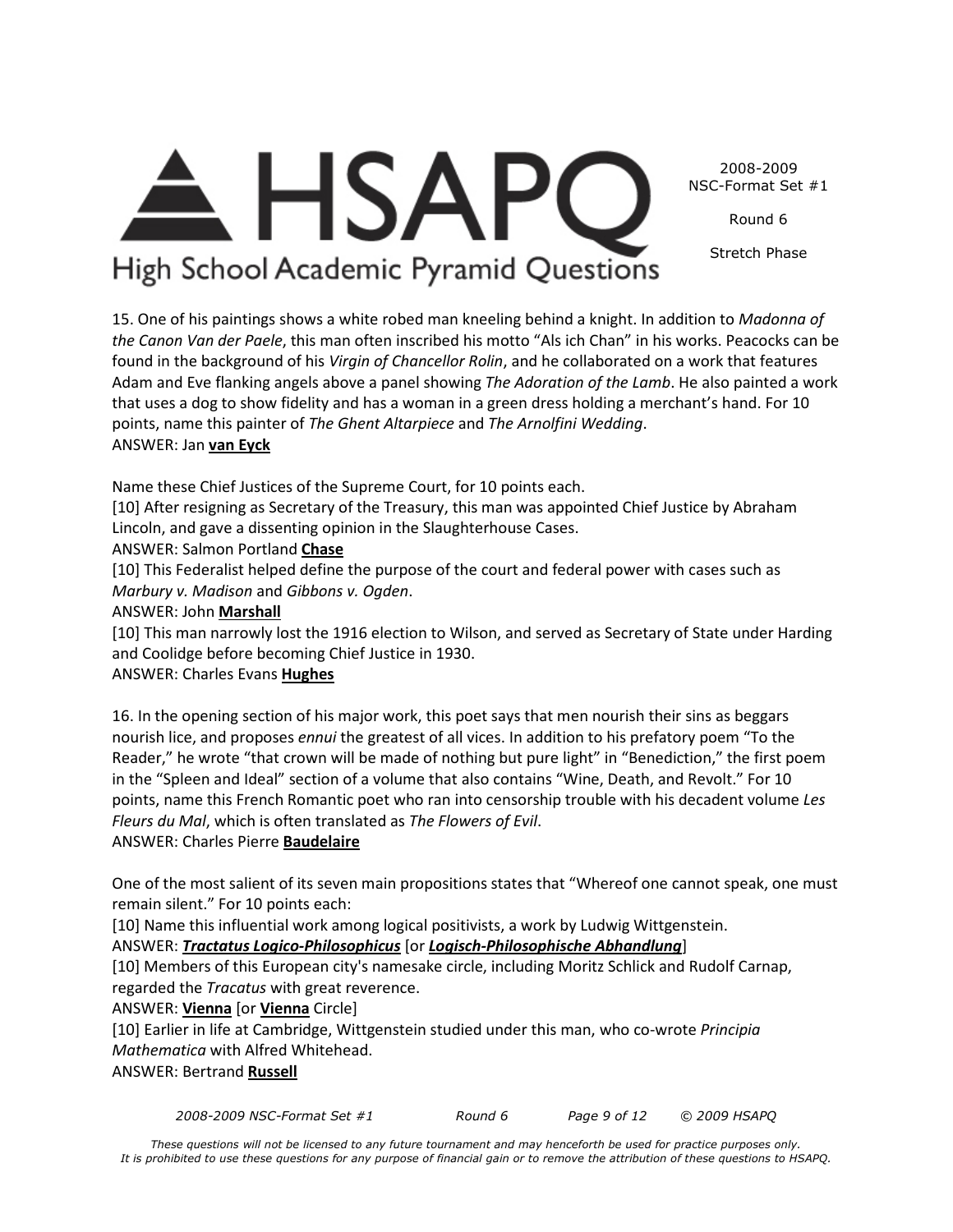17. Julian Smallwood noted a hysteresis-like departure from this law, which Voigt modified by adding higher order terms. The yield point represents the point at which this law no longer applies, and integration of this equation gives the dependence of potential energy on displacement. Young's modulus is the coefficient in this first-order approximation of the relationship between stress and strain. For 10 points, name this law usually written as *F* equals negative *k x*, which governs the motion of a mass on a spring.

#### ANSWER: **Hooke**'s Law

His *Madonna* is nude and arches her body forward while stretching her arms behind her back, and a woman in black kneels bows her head next to a bed in his *The Sick Child*. For 10 points each: [10] Name this Norwegian painter also known for *Death in the Sick Room* who depicted a red-haired woman embracing a man in a piece labeled *Vampire*.

#### ANSWER: Edvard **Munch**

[10] Munch is best known for this painting, in which a formless man puts his hands to his cheeks and performs the title action while standing on a bridge under a red sky.

ANSWER: *The Scream* [or *Skrik*; or *The Shriek* or *The Cry* or other translations]

[10] Women in white, red, and black dresses frame the action in this Munch painting, in which whiteclad women perform the titular action with black-clad men.

## ANSWER: *The Dance of Life*

18. Denouncing someone behind his or her back offsets the benefit gained from observing it, and one of the practices it prohibits can be done until a white thread is easily distinguishable from a black one. One of its days marks the time that a certain object was revealed to Samaa Adunya; that "Night of Measures" is known as the Laylat al-Qadr. Six nonconsecutive days of Shawwal follow it, and the main activity during it is known as sawm. It ends with the iftar, but it is ceremoniously broken by the Eid ul-Fitr. For 10 points, name this month of fasting in Islam.

## ANSWER: **Ramadan** [or **Ramazan**

One character in this work sings of a dog being beaten to death with a ladle. For 10 points each: [10] Name this play in which Vladimir and Estragon engage in the title activity.

## ANSWER: *Waiting for Godot* [or *En Attendant Godot*]

[10] This author wrote *Waiting for Godot* in addition to some works like *Krapp's Last Tape* and the *Molloy* trilogy.

#### ANSWER: Samuel **Beckett**

[10] This character in *Waiting for Godot* has a servant named Lucky who has a nonsensical monologue. When he is encountered the second time, he is blind and helpless. ANSWER: **Pozzo**

19. In one of this author's short stories, Judge Menefee tells a lady to award an apple to the man who tells the best story about the hermit Redruth, only to discover that she has eaten it herself. Besides "The Sphinx Apple," this author wrote many stores about the con men Andy Tucker and Jeff Peters, as well as stories set in the West like "The Caballero's Way." His collections include *Cabbages and Kings* and *The Four Million*. For 10 points, name this author who used plot twists in short stories like "The Last Leaf," "The Ransom of Red Chief," and "The Gift of the Magi." ANSWER: O. **Henry** [or William Sydney **Porter**]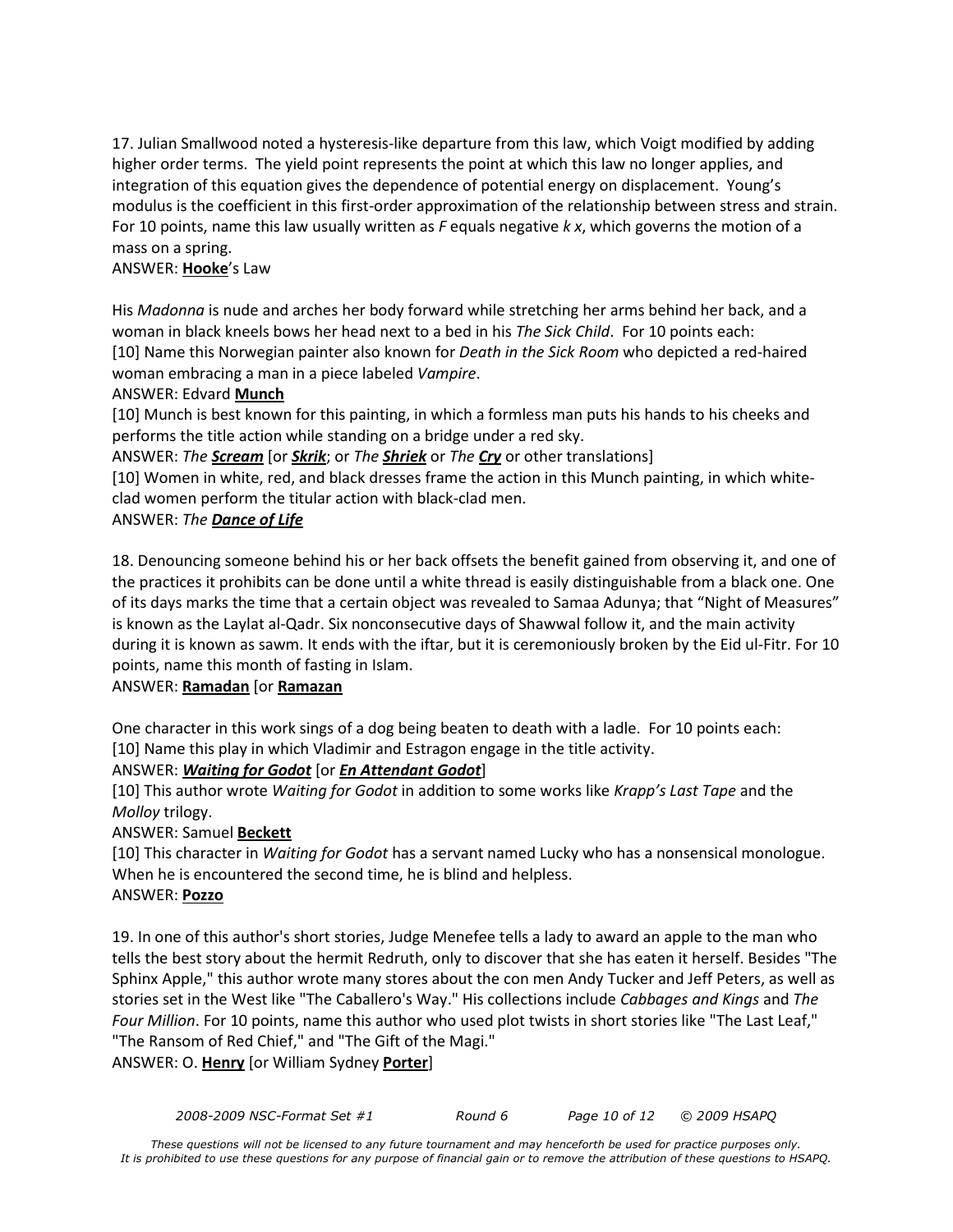Name the glacial feature, for 10 points each.

[10] These can come in "lateral," and "ground" varieties. They are ridges of till that build up along the edges of the glacier.

#### ANSWER: **moraine**s

[10] These tapering hills point in the opposite direction as Roche moutonnées.

#### ANSWER: **drumlin**s

[10] These knife-like ridges occur when two alpine glaciers go in opposite directions, scraping out a sharp ridge.

#### ANSWER: **arete**s

20. Along with Lucius III, he convened the synod of Verona, which condemned Waldensianism and Albigensianism. He convened the synod of Pavia in an attempt to get Victor IV elected pope over Alexander III, and after Victor's death, he successfully placed Paschal III as antipope. Supported by the Ghibellines, this man named his son Henry VI as his successor before departing on the Third Crusade. For 10 points, name this Holy Roman Emperor who drowned on that Crusade and notably had a red beard.

#### ANSWER: **Frederick Barbarossa** [or **Frederick I** Hohenstaufen; or **Frederick III** of **Swabia**; prompt on "Frederick"]

This collection was translated into English by Richard Burton. For 10 points each:

[10] Name this collection of tales narrated by Scheherazade that includes the stories of Sinbad the Sailor along with Ali Baba and the Forty Thieves.

ANSWER: *The Arabian Nights*' *Entertainments* [or *The One Thousand and One Arabian Nights* or *The Book of One Thousand Nights and a Night*]

[10] In the *Arabian Nights*, this son of Mustapha the Tailor marries the daughter of a Sultan after defeating an evil African magician, who is jealous of this character's magic lamp. ANSWER: **Aladdin**

[10] Scheherazade tells the Arabian Nights to this king, who resolves to kill every virgin in his kingdom after Shah Zaman tells him of his wife's infidelity.

#### ANSWER: King **Shahryar**

21. Miktoarm star ones may provide efficient drug delivery systems, and the glass transition temperature denotes when they become brittle. Flory-Huggins theory models the volume they are likely to occupy. One kind of reaction to create these is governed by a redox reaction between copper (I) bromide and copper (II) bromide and is called controlled/living because it lacks a termination step. For 10 points, identify these macromolecules formed from a number of repeating subunits, natural examples of which include starch and cellulose.

ANSWER: **polymer**s

*2008-2009 NSC-Format Set #1 Round 6 Page 11 of 12 © 2009 HSAPQ*